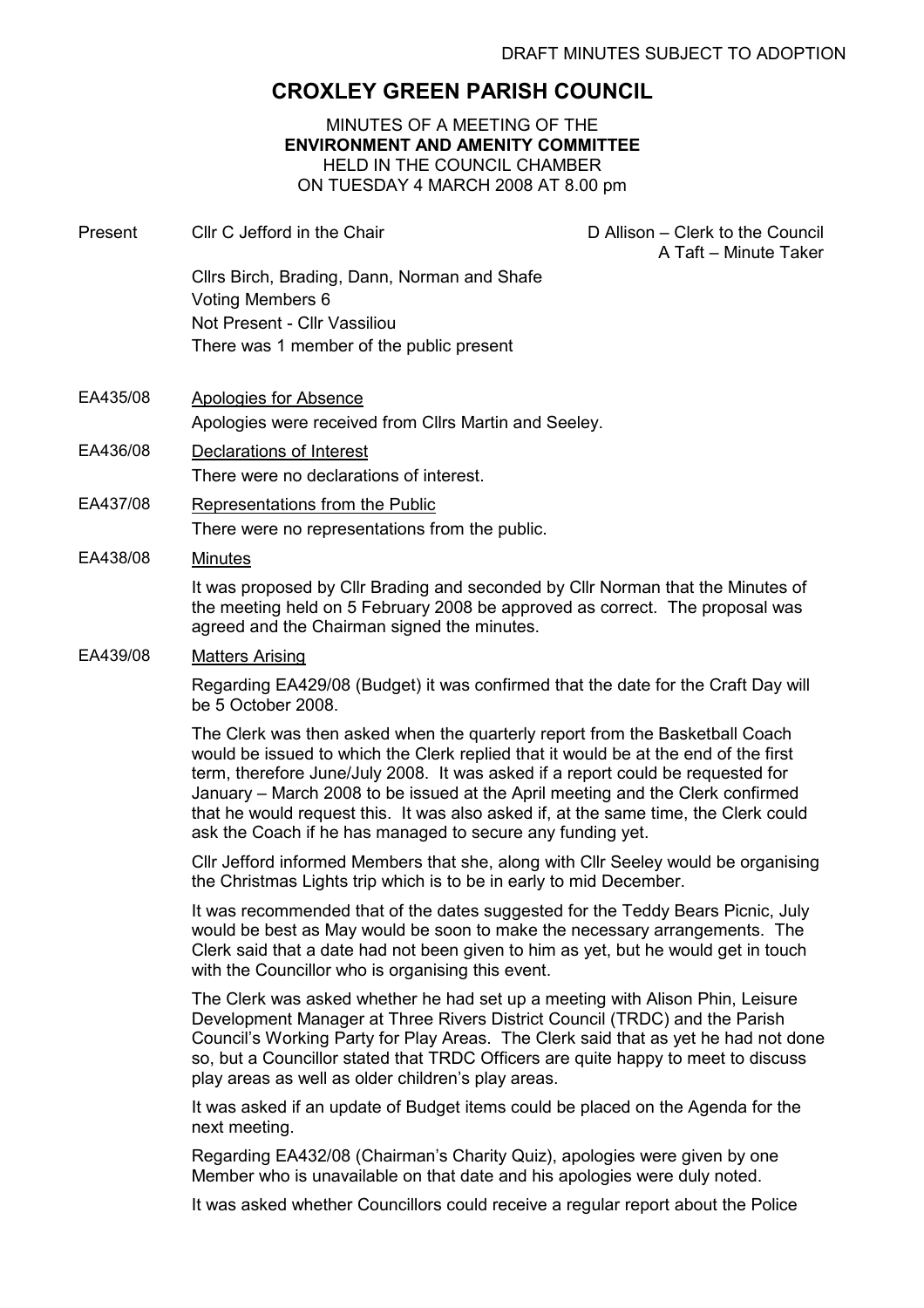Community Support Officers (PCSO's) with regard to crime figures etc. The Clerk pointed out that this falls under the remit of the Finance and Administration Committee and he would put it on the March Agenda to be discussed. The Clerk added that the Parish Council receives reports but they are not exclusively about the PCSO's, but he has taken this matter up with Inspector George Holland.

### EA440/08 Active Works List

The Chairman introduced this item and the Clerk referred to the list that had been circulated with the agenda. The Clerk briefly outlined the content and pointed out that the new bench was now ready to install in area 3 of Croxley Woods, but that we are still waiting for permission from TRDC to install the second bench in area 4. One Councillor pointed out that what the Rangers were doing was admirable.

# EA441/08 Village of the Year Competition

The Chairman introduced this item and handed over to Cllr Norman who informed Members that an encouraging number of replies had been received and new contacts had been established as a result of the publicity generated by this project. He added that now information has been received, it was essentially a matter of pulling it all together and filling in the application form. The Clerk pointed out that a copy of the application form had been previously issued to all Councillors for them to comment and participate in this competition. He added that it would be helpful for these to be returned to the office in order that different perspectives are considered.

It was acknowledged that due to this competition, the database of local clubs and groups has increased and one Member asked whether Councillors could have a copy of this listing or if it could be made into a directory. The Clerk informed Members about the Parish Council's press release regarding this project, and its subsequent publication in the Watford Observer and Cllr Norman stated that this was the positive publicity which the Parish Council is aiming to achieve.

# EA442/08 Flowers in Croxley

The Chairman introduced this item and the Clerk gave a verbal report, informing Members that the first meeting had been held on Monday 3 March. Areas identified for floral displays were Rickmansworth School, 192-198 Watford Road, Two Bridges, the shops in Baldwins Lane, the new village signs, the Station and the area near to the Baptist Church. The Clerk is to write to Highways and TRDC to seek permission and also to try to obtain financial help for the provision of planters from TRDC as they have a Shop Enhancement Programme. The Clerk said that he would write to local businesses for possible support/funding/willingness to have floral decorations outside their premises. The project will be promoted at the Revels and it is hoped that local schools, groups and communities will become involved. It was noted that this project will be included in the Village of the Year competition.

# EA443/08 Garden Competition

The Chairman introduced this item and informed Members that there had been a meeting with the Chairman and Secretary of Croxley Green Gardening Club on Tuesday 26 February when the Gardening Club agreed to undertake the initial judging of this competition. The Clerk added that closing dates for entries is Friday 11 July, the initial judging will take place during the week of 15 – 24 July and the final judging will be on Saturday 26 July. Final judging will be undertaken by the Parish Council with representatives of the Gardening Club. The reception and presentation is to be held in early Autumn.

It was asked whether there will be any new categories this year as the current ones are a becoming a little repetitive. The Chairman replied that there is the problem with getting judges, but hopefully next year there will be different categories and the schools may like to become involved or the Gardening Club may have some